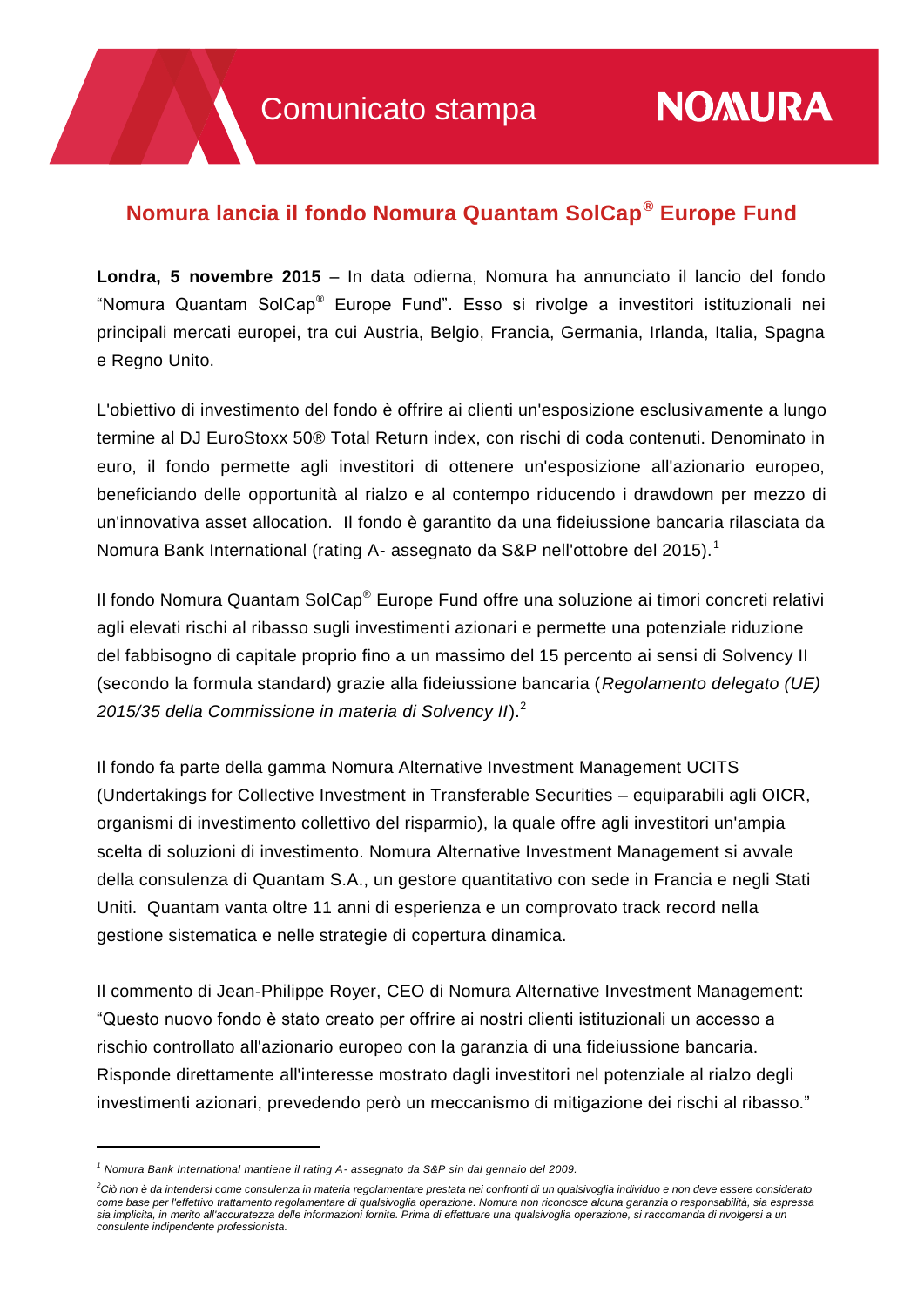Paul Fulcher, Head of Asset & Liability Management solutions, EMEA presso Nomura ha aggiunto: "L'esposizione alle azioni può comportare un elevato fabbisogno di capitale. Il fondo SolCap ricorre a soluzioni avanzate che dovrebbero aumentare l'efficienza del capitale degli investimenti azionari nel rispetto di Solvency II".

Infine Max Dupont, CEO di Quantam, ha dichiarato: "Quantam è lieta di unire le forze con Nomura ai fini del fondo SolCap, il quale si avvale dei nostri meccanismi quantitativi all'avanguardia progettati per limitare i drawdown locali del fondo mediante un approccio rigorosamente scientifico. " fine

# **Per ulteriori informazioni si prega di contattare:**

| <b>Nome</b> | <b>Società</b> | Telefono             |
|-------------|----------------|----------------------|
| Laurie Yeh  | Nomura         | +44 (0) 207 102 0935 |

#### **Note per gli editor**

#### Nomura

Nomura è un gruppo di servizi finanziari con sede in Asia e una rete globale integrata che copre oltre 30 paesi. Facendo da ponte tra i mercati in Oriente e Occidente, Nomura risponde alle esigenze di privati, istituzioni, clienti corporate e governi per mezzo di tre unità di business: Retail, Asset Management e Wholesale (Global Markets e Investment Banking). Fondata nel 1925, la società ha una tradizione di imprenditorialità coniugata alla disciplina, assistendo i clienti con soluzioni creative e una leadership di pensiero ragionata. Per ulteriori informazioni su Nomura, visitare [www.nomura.com.](http://www.nomura.com/)

#### Nomura Alternative Investment Management (Europe) Ltd ("NAIm")

NAIm è una società di Gestione Quantitativa e Strutturata costituita all'interno di Nomura.

Essa propone agli investitori soluzioni di investimento nella forma di ETF (Nomura NEXT FUNDS), UCITS (OICR), AIF (fondi di investimento alternativi) o fondi offshore dedicati e gestioni separate.

NAIm vanta nel proprio organico specialisti dedicati, con esperienza in strutturazione di fondi, gestione dei portafogli, attività di trading e gestione dei rischi.

Può inoltre avvalersi delle competenze dell'intero gruppo Nomura, specialmente nell'ambito di Ricerca, Execution e Infrastrutture.

Con sede a Londra, NAIm è sottoposta alla vigilanza prudenziale della Financial Conduct Authority britannica in qualità di Alternative Investment Fund Manager (Gestore di fondi di investimento alternativi) autorizzato a gestire sia UCITS sia AIF.

## Quantam S.A.

Da oltre 10 anni, in qualità di gestore sottoposto a vigilanza prudenziale attivo in Europa e negli Stati Uniti, Quantam concepisce e attua strategie di investimento quantitativo con un approccio scientifico alla performance e al controllo dei rischi.

Nello specifico, oggi Quantam offre un'ampia gamma di soluzioni di investimento strutturate e coperture dinamiche volte a massimizzare la protezione del capitale.

#### **Disclaimer of Nomura Alternative Investment Management (Europe) Ltd**

Please note that the information contained in this document is for information purposes only and does not constitute an offer to sell or the solicitation of an offer to buy securities by Nomura Alternative Investment